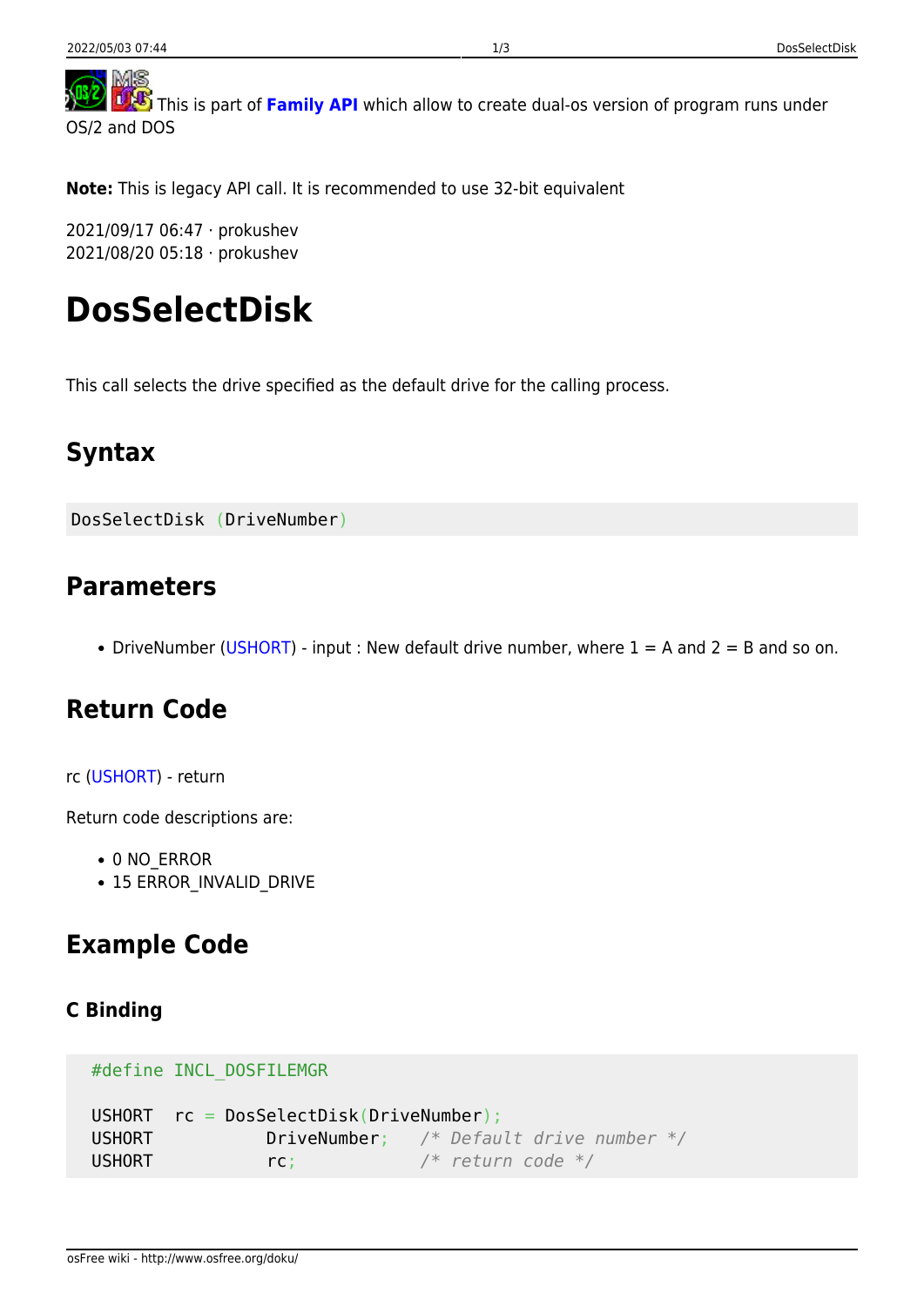### **MASM Binding**

| EXTRN DosSelectDisk:FAR<br>INCL DOSFILEMGR EQU 1 |                    |                                                |  |
|--------------------------------------------------|--------------------|------------------------------------------------|--|
| <b>PUSH</b>                                      | CALL DosSelectDisk | <b>WORD</b> DriveNumber ; Default drive number |  |

Returns WORD

### **Note**

Text based on<http://www.edm2.com/index.php/DosSelectDisk>

| <b>Family API</b> |                              |                                                                                                                                                                                                                                                                                                                                                                              |
|-------------------|------------------------------|------------------------------------------------------------------------------------------------------------------------------------------------------------------------------------------------------------------------------------------------------------------------------------------------------------------------------------------------------------------------------|
|                   | <b>Process</b><br>Manager    | DosBeep DosExit DosSleep DosExecPgm                                                                                                                                                                                                                                                                                                                                          |
|                   | File Manager                 | DosChDir DosChgFilePtr DosClose DosDelete DosDupHandle DosMkDir DosMove<br>DosQCurDir DosQCurDisk DosSetFileMode DosOpen DosQFileInfo DosRead<br>DosQFileMode DosQFSInfo DosQVerify DosRmDir DosSelectDisk DosFindClose<br>DosFindFirst DosFindNext DosSetFileInfo DosSetVerify DosWrite DosFileLocks<br>DosSetFHandState DosNewSize DosBufReset DosQFHandState DosSetFSinfo |
|                   | Memory<br>DOS Manager        | DosFreeSeg DosSubAlloc DosSubFree DosSubSet DosAllocHuge DosAllocSeg<br>DosReallocHuge DosReallocSeg DosGetHugeShift DosCreateCSAlias                                                                                                                                                                                                                                        |
|                   | <b>NLS</b>                   | DosCaseMap DosGetCtryInfo DosGetDBCSEv DosSetCtryCode DosGetCollate<br>DosGetMessage DosInsMessage DosPutMessage                                                                                                                                                                                                                                                             |
|                   | Date and<br><b>Time</b>      | DosSetDateTime DosGetDateTime                                                                                                                                                                                                                                                                                                                                                |
|                   | <b>Devices</b>               | <b>DosDevConfig DosDevIOCtl</b>                                                                                                                                                                                                                                                                                                                                              |
|                   | <b>Signals</b>               | DosHoldSignal DosSetSigHandler                                                                                                                                                                                                                                                                                                                                               |
|                   | Misc                         | BadDynLink DosGetEnv DosGetMachineMode DosGetVersion DosError DosErrClass<br><b>DosSetVec</b>                                                                                                                                                                                                                                                                                |
| <b>KBD</b>        |                              | KbdCharln KbdFlushBuffer KbdGetStatus KbdSetStatus KbdStringIn KbdPeek                                                                                                                                                                                                                                                                                                       |
| <b>VIO</b>        |                              | VioGetBuf VioGetConfig VioGetCurPos VioGetCurType VioGetPhysBuf<br>VioReadCellStr VioReadCharStr VioScrollUp VioScrollDn VioScrollLf VioScrollRt<br>VioScrUnLock VioSetCurPos VioSetCurType VioSetMode VioGetMode VioShowBuf<br>VioWrtCellStr VioWrtCharStr VioWrtCharStrAtt VioWrtNAttr VioWrtNCell<br>VioWrtNChar VioWrtTTY VioScrLock VioPopUp                            |
| Tools             |                              | <b>BIND</b>                                                                                                                                                                                                                                                                                                                                                                  |
| <b>Modules</b>    |                              | DOSCALLS.DLL VIOCALLS.DLL KBDCALLS.DLL MSG.DLL                                                                                                                                                                                                                                                                                                                               |
| Libraries         |                              | API.LIB OS2386.LIB FAPI.LIB DOSCALLS.LIB SUBCALLS.LIB                                                                                                                                                                                                                                                                                                                        |
|                   | 2018/08/25 17:05 · prokushev |                                                                                                                                                                                                                                                                                                                                                                              |